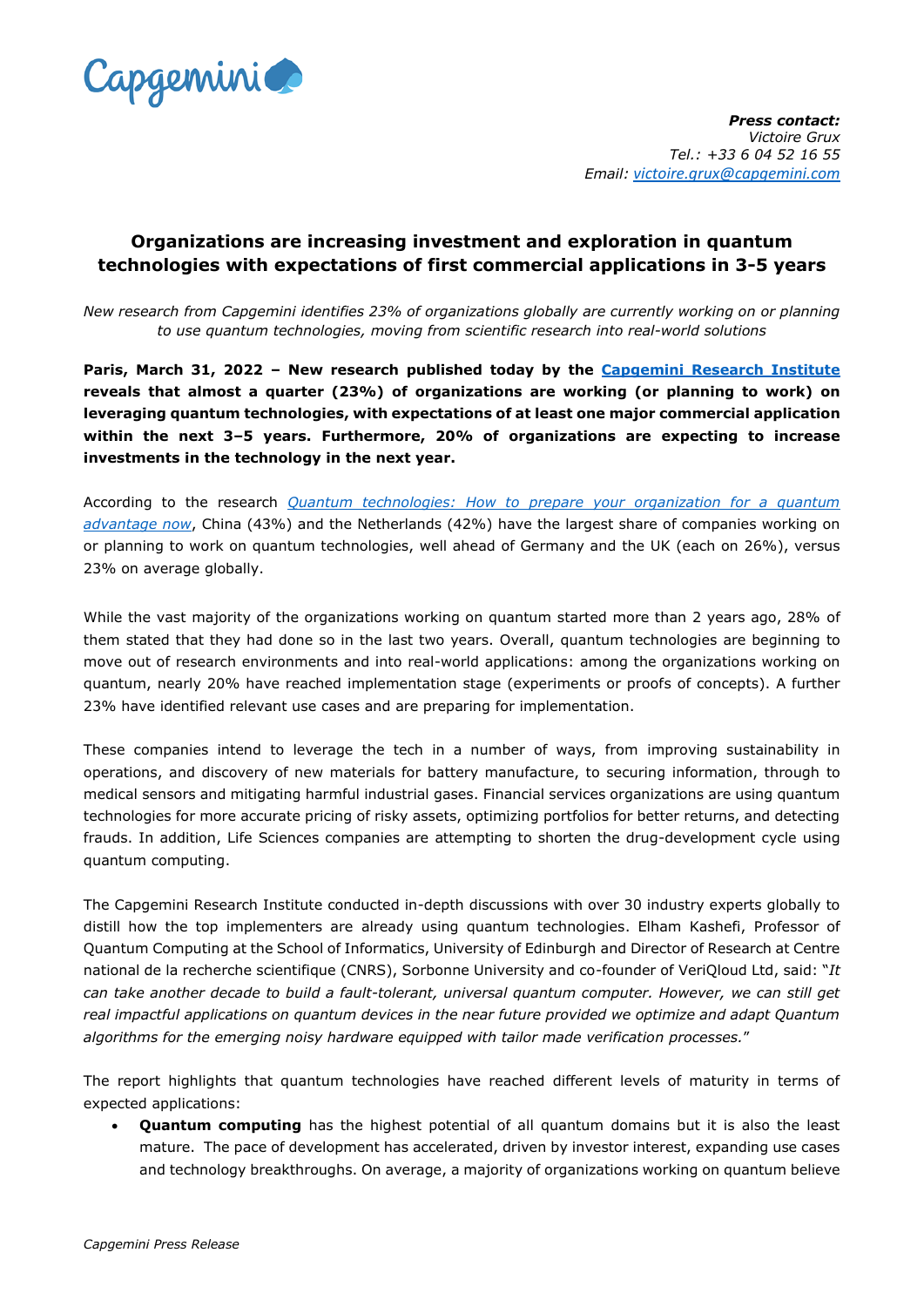

that the first commercial quantum computing applications are five years away;

- **Quantum communications** could address the new requirements of information security<sup>1</sup>, in particular to secure information exchange with external parties, protect critical infrastructure (IoT and cloud-enabled technologies) within the organization or secure cloud data centers. Quantum cryptographic solutions are already being implemented. However, 58% of organizations working on quantum are waiting for standards to emerge before prioritizing quantum-safe security;
- **Quantum sensors** are more niche but also more mature. As they become smaller, more energyefficient and cheaper, sensors could play a transformative role across industries. Quantum sensors can accelerate precision of measurement, notably in the healthcare/diagnostics, defense, automotive, civil engineering, construction, oil/gas, space, and telecom sectors<sup>2</sup>.

Seven in ten organizations working on quantum agreed that due to long product development cycles in their businesses, they need to invest time now in building a base (the right skills, identifying problems/use cases, conducting lab experiments, or striking partnerships) and integrating quantum technologies into their processes. More than half (58%) of the organizations working on quantum stated that they had secured Clevel support for quantum initiatives in the last year.

Pascal Brier, Chief Innovation Officer at Capgemini and member of the Group Executive Committee, said: *"Recent breakthroughs in quantum technologies seek to herald a new era for computing, sensors and cybersecurity within the next 5 years. Our research confirms that more and more organizations are getting educated about the technology and experimenting with real-life quantum technology applications. In the past two years, we've seen leaders emerge in the financial industry and a lot of traction in automotive, in particular. Getting ready today is critical to be able to capitalize on these new generation technologies when commercial applications become mainstream. It is why our [team of quantum technology experts across the](https://www.capgemini.com/news/capgemini-launches-a-dedicated-quantum-lab-and-announces-a-new-agreement-with-ibm-to-advance-industry-applications-of-quantum-computing/)  [globe](https://www.capgemini.com/news/capgemini-launches-a-dedicated-quantum-lab-and-announces-a-new-agreement-with-ibm-to-advance-industry-applications-of-quantum-computing/) is focused on unlocking this potential for clients."*

Even as large-scale commercial applications are a few years away, the report advises that organizations can start preparing now for the quantum advantage – the ability to drive significantly higher performance than what is possible with the current state of technology. Once the use case is established, organizations can start experimentation with a small team of experts. Further, translating the most potent use cases to smallscale quantum experiments, striking long-term partnerships with technology providers, and developing a long-term strategy to scale up quantum talent will be crucial.

To read the full report, click here: <https://www.capgemini.com/research/quantum-technologies/>

## **Methodology**

In November–December 2021, Capgemini gathered input from 857 organizations asking whether they were working on or planning to use quantum technologies, and surveyed 200 executives working or planning to work on quantum technologies. It also supplemented the survey with more than 30 in-depth interviews of practitioners of quantum technology at large organizations, startups, academics working on quantum technology, VCs in the field, as well as communities around quantum technology.

## **About Capgemini**

Capgemini is a global leader in partnering with companies to transform and manage their business by harnessing the power of technology. The Group is guided everyday by its purpose of unleashing human

 $1$  Current security standards are based on factorization of large composite prime numbers, and are currently impossible to break with the available classical computing capacity. But these standards are increasingly vulnerable: by the end of this decade a sufficiently large quantum computer is expected to be able to break factorization-based algorithms<br>a There could be supported to be able to break factorization-based algorithms

<sup>2</sup> These could be quantum gravimeters for prospecting or surveying land or water, quantum sensors for process control and safety, sensors and oscillators for GPS-free navigation, or magnetometers and sensors for biomedical imaging